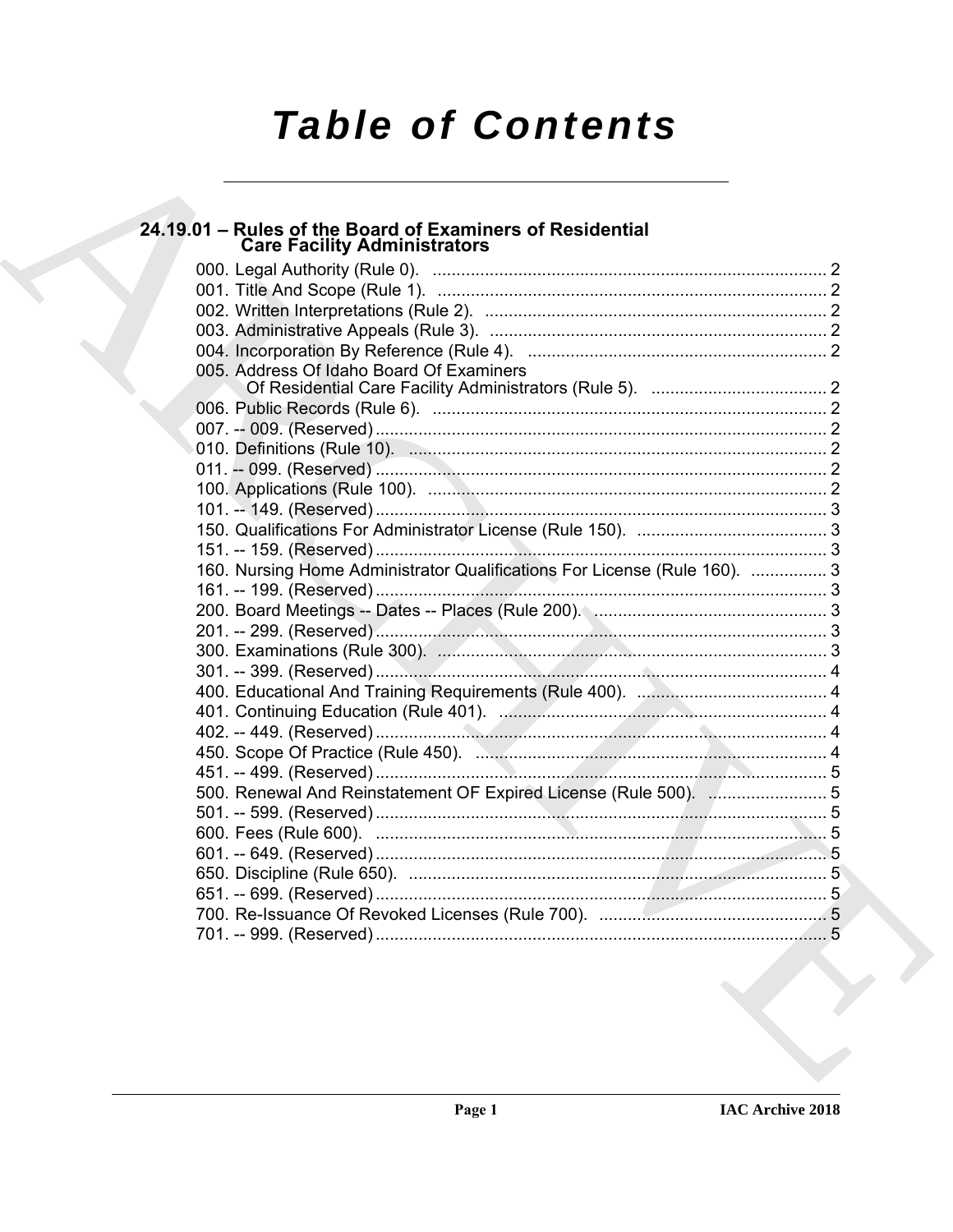### **IDAPA 24 TITLE 19 CHAPTER 01**

# **24.19.01 – RULES OF THE BOARD OF EXAMINERS OF RESIDENTIAL CARE FACILITY ADMINISTRATORS**

### <span id="page-1-19"></span><span id="page-1-1"></span><span id="page-1-0"></span>**000. LEGAL AUTHORITY (RULE 0).**

These rules are hereby prescribed and established pursuant to the authority vested in the Board of Examiners of Residential Care Facility Administrators by the provisions of Section 54-4205, Idaho Code. (7-1-93)

### <span id="page-1-21"></span><span id="page-1-2"></span>**001. TITLE AND SCOPE (RULE 1).**

These rules shall be cited as IDAPA 24.19.01, "Rules of the Board of Examiners of Residential Care Facility Administrators." (7-1-93) Administrators."

### <span id="page-1-22"></span><span id="page-1-3"></span>**002. WRITTEN INTERPRETATIONS (RULE 2).**

The Board may have written statements that pertain to the interpretation of the rules of this chapter. Such interpretations, if any, are available for public inspection and copying at cost in the main office of the Bureau of Occupational Licenses. (3-15-02)

### <span id="page-1-13"></span><span id="page-1-4"></span>**003. ADMINISTRATIVE APPEALS (RULE 3).**

Administrative appeals shall be governed by the Administrative Procedure Act, Title 67, Chapter 52, Idaho Code.

(3-15-02)

### <span id="page-1-18"></span><span id="page-1-5"></span>**004. INCORPORATION BY REFERENCE (RULE 4).**

The document titled "ACHCA Code of Ethics," published by the American College of Health Care Administrators (ACHCA) as referenced in Section 650, is herein incorporated by reference and is available from the Board's office and on the Board web site. (3-20-04)

### <span id="page-1-12"></span><span id="page-1-6"></span>**005. ADDRESS OF IDAHO BOARD OF EXAMINERS OF RESIDENTIAL CARE FACILITY ADMINISTRATORS (RULE 5).**

**24.1801 - RULES OF THE ECONOMIC RESO COMMISSION CONTRACT CONTRACT (ACCORDINATE)**<br>
ARC[HI](mailto:rca@ibol.idaho.gov)VEST CONTRACT CONTRACT (ACCORDINATEST)<br>
ARCHIVEST CONTRACT CONTRACT CONTRACT CONTRACT CONTRACT (ACCORDINATEST)<br>
ARCHIVEST CONTRACT CO The office of the Board of Examiners of Residential Care Facility Administrators is located within the Bureau of Occupational Licenses, 700 W. State Street, Boise, Idaho 83702. The Bureau is open between the hours of 8:00 a.m. and 5:00 p.m. each day except Saturdays, Sundays and holidays. The telephone number of the Board is (208) 334- 3233. The Board's fax number is (208) 334-3945. The Board's e-mail address is rca@ibol.idaho.gov. The Board's official website is http://www.ibol.idaho.gov. (3-29-10)

# <span id="page-1-20"></span><span id="page-1-7"></span>**006. PUBLIC RECORDS (RULE 6).**

The records associated with the Board of Examiners of Residential Care Facility Administrators are subject to the provisions of the Idaho Public Records Act, Title 74, Chapter 1, Idaho Code. (3-15-02)

# <span id="page-1-8"></span>**007. -- 009. (RESERVED)**

### <span id="page-1-15"></span><span id="page-1-9"></span>**010. DEFINITIONS (RULE 10).**

<span id="page-1-16"></span>**01. Board**. The Board of Examiners of Residential Care Facility Administrators as prescribed in Section 54-4202, Idaho Code.

<span id="page-1-17"></span>**02.** Bureau. The Bureau of Occupational Licenses as prescribed in Sections 54-4204 and 67-2602, Idaho Code. (3-15-02) Idaho Code. (3-15-02)

# <span id="page-1-10"></span>**011. -- 099. (RESERVED)**

### <span id="page-1-14"></span><span id="page-1-11"></span>**100. APPLICATIONS (RULE 100).**

Applications will be on forms approved by the Board. No application will be considered for any action unless accompanied by the appropriate fees and until the required supporting documentation is received by the Bureau. If an applicant fails to respond to a Board request or an application has lacked activity for twelve (12) consecutive months, the application on file with the Board will be deemed denied and will be terminated upon thirty (30) days written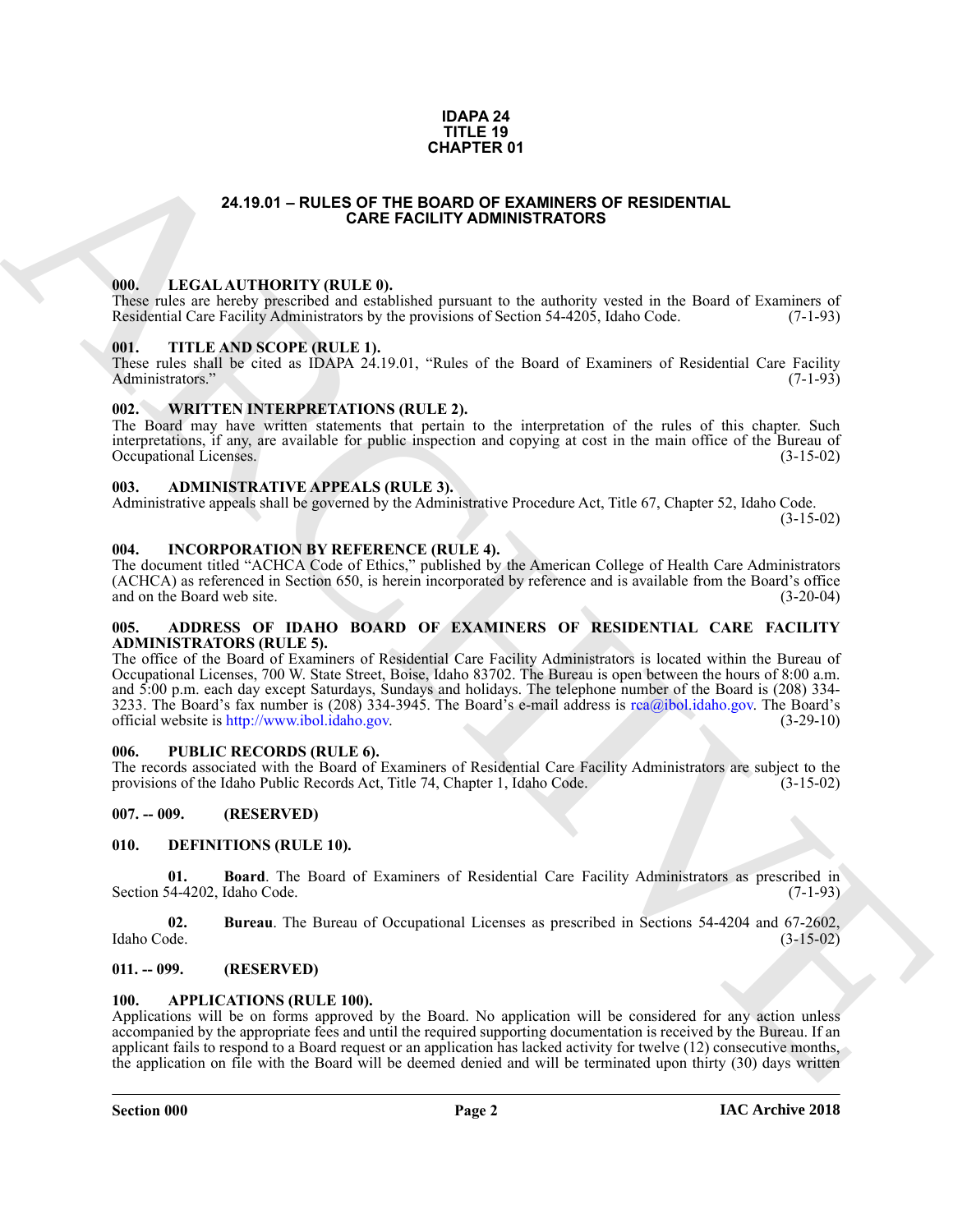notice, unless good cause is established to the Board. (3-29-10)

# <span id="page-2-0"></span>**101. -- 149. (RESERVED)**

### <span id="page-2-13"></span><span id="page-2-1"></span>**150. QUALIFICATIONS FOR ADMINISTRATOR LICENSE (RULE 150).**

Each applicant for an administrator's license shall submit proof, along with their application, that said individual is at least twenty-one (21) years of age and meets all the following qualifications for the issuance of a license: (3-29-12)

<span id="page-2-17"></span>**01. Good Moral Character**. The applicant shall cause to be submitted a criminal background check by an entity approved by the Board establishing that the applicant has not been convicted, pled guilty or nolo contendere or received a withheld judgment for a felony or any crime involving dishonesty or the health or safety of a person.

 $(3-30-06)$ 

<span id="page-2-15"></span>**02. Education and Experience**. The applicant shall document one (1) of the combinations of education and experience in accordance with Section 54-4206, Idaho Code, and Subsection 400 of these rules.

(3-29-12)

<span id="page-2-14"></span>**03. Coursework**. The applicant shall document completion of a specialized course or program of study as set forth in Subsection 400 of these rules. (3-29-12)

<span id="page-2-16"></span>**04. Examination**. The applicant shall submit proof of successful passage of a relevant examination as 1 by the Board and defined in Subsection 300 of these rules. (3-29-12) approved by the Board and defined in Subsection 300 of these rules.

# <span id="page-2-2"></span>**151. -- 159. (RESERVED)**

# <span id="page-2-12"></span><span id="page-2-3"></span>**160. NURSING HOME ADMINISTRATOR QUALIFICATIONS FOR LICENSE (RULE 160).**

Any applicant who holds a valid Idaho nursing home administrator license must meet the requirements provided in Section 54-4211(2), Idaho Code, and must take and pass the Board-approved residential care administrator examination. This requirement may be waived if the applicant submits evidence satisfactory to the Board that he has at least one (1) year of leadership or management experience working in a residential care facility within the five (5) years preceding the application.

# <span id="page-2-4"></span>**161. -- 199. (RESERVED)**

### <span id="page-2-8"></span><span id="page-2-5"></span>**200. BOARD MEETINGS -- DATES -- PLACES (RULE 200).**

<span id="page-2-9"></span>**01. Board Meeting Dates**. The Board shall meet at least semi-annually at such time and place as shall be determined by the Board. (3-15-02)

<span id="page-2-10"></span>**02. Dates and Places May be Changed**. Dates and places of board meetings may be changed by the action of the majority of the Board and advance public notice given. (7-1-93)

### <span id="page-2-6"></span>**201. -- 299. (RESERVED)**

# <span id="page-2-7"></span>**300. EXAMINATIONS (RULE 300).**

<span id="page-2-11"></span>**01. Examination**. The Board approves the following examinations for licensure: (5-8-09)

Europa of Occupational Leonies<br>
16 Residential Gase Facility Administration<br>
16. Control of the State Collision Computer and the State Collision Control of the State Collision Control of the State Collision Collision Coll **a.** The Residential Care Facility Administrators examination developed and administered by the National Association of Boards of Examiners of Long Term Care Administrators (NAB) and an open book examination of law and rules governing residential care administrators in Idaho. The passing score for the NAB examination shall be determined by NAB. An applicant for examination shall be required to register with NAB and pay any required examination fees directly to NAB. The passing score for the open book examination shall be seventy-five percent (75%). (5-8-09)

**b.** Other examinations as approved by the Board. (5-8-09)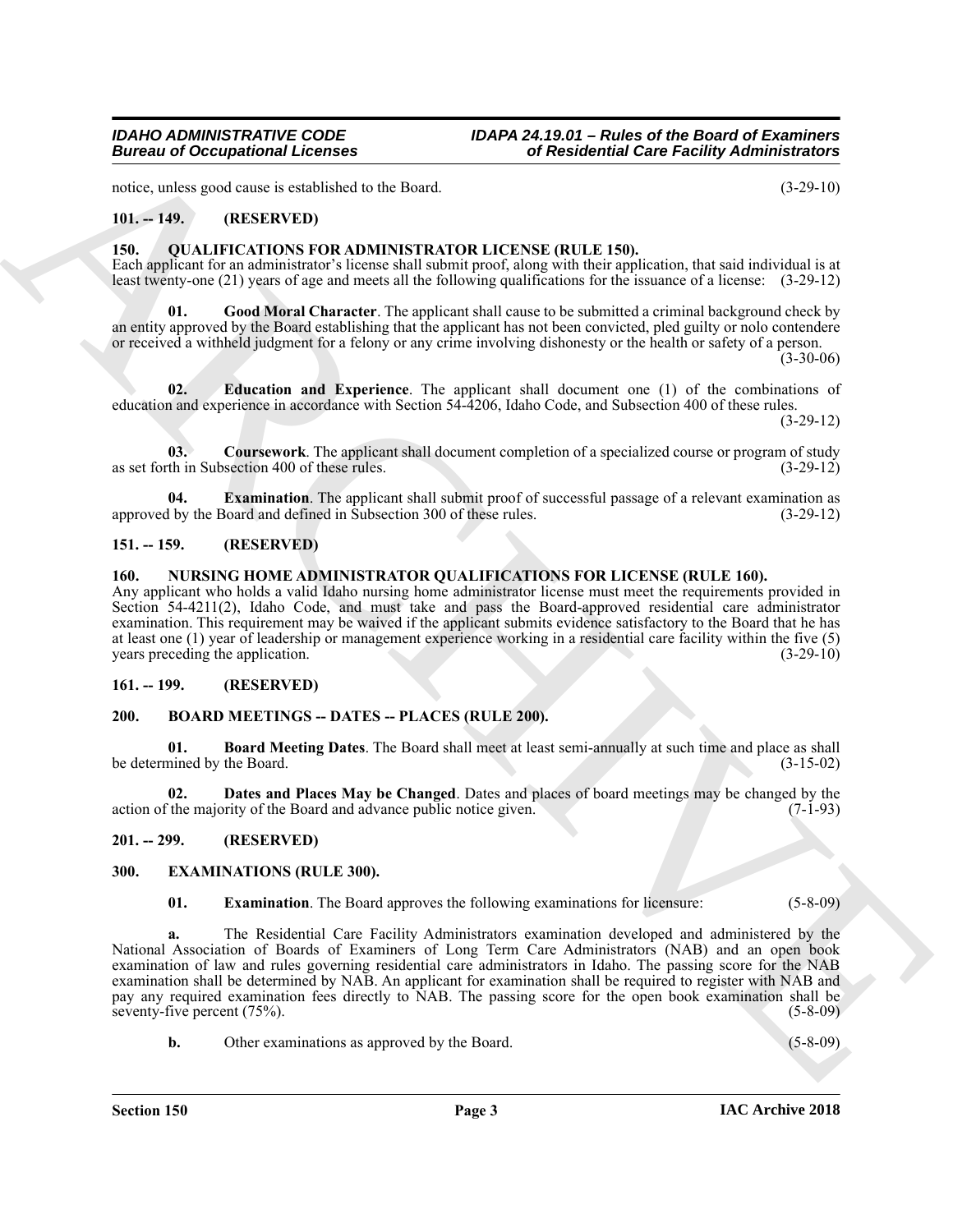# <span id="page-3-0"></span>**301. -- 399. (RESERVED)**

# <span id="page-3-1"></span>**400. EDUCATIONAL AND TRAINING REQUIREMENTS (RULE 400).**

# <span id="page-3-12"></span><span id="page-3-10"></span>**01. Approved Course**. (5-3-03)

# <span id="page-3-11"></span><span id="page-3-8"></span><span id="page-3-6"></span><span id="page-3-5"></span><span id="page-3-2"></span>**401. CONTINUING EDUCATION (RULE 401).**

| <b>Bureau of Occupational Licenses</b> |                                                                                                                                                                                                                                                                                                                                                                                                                                                                                                                                                                                 | of Residential Care Facility Administrators |             |
|----------------------------------------|---------------------------------------------------------------------------------------------------------------------------------------------------------------------------------------------------------------------------------------------------------------------------------------------------------------------------------------------------------------------------------------------------------------------------------------------------------------------------------------------------------------------------------------------------------------------------------|---------------------------------------------|-------------|
| $301. - 399.$                          | (RESERVED)                                                                                                                                                                                                                                                                                                                                                                                                                                                                                                                                                                      |                                             |             |
| 400.                                   | EDUCATIONAL AND TRAINING REQUIREMENTS (RULE 400).                                                                                                                                                                                                                                                                                                                                                                                                                                                                                                                               |                                             |             |
| 01.                                    | <b>Approved Course.</b>                                                                                                                                                                                                                                                                                                                                                                                                                                                                                                                                                         |                                             | $(5-3-03)$  |
| a.<br>qualify for licensure.           | The Certification Program for Residential Care Facility Administrators course, administered by the<br>Idaho Health Care Association (IHCA)/Idaho Center for Assisted Living (ICAL), are approved courses of study to                                                                                                                                                                                                                                                                                                                                                            |                                             | $(5-8-09)$  |
| b.                                     | Any Certification Program for Residential Care Facility Administrators provided by a state or<br>national Residential Care Facility Administrator organization or a nationally or regionally accredited college or<br>university shall be an approved course of study to qualify for licensure.                                                                                                                                                                                                                                                                                 |                                             | $(5-3-03)$  |
| 02.                                    | Approval of Other Courses. Applicants may, in lieu of completion of the Certification Program<br>for Residential Care Facility Administrators, submit official documentation of successful completion of relevant<br>courses. These courses must be approved by the Board before equivalency will be given.                                                                                                                                                                                                                                                                     |                                             | $(3-30-06)$ |
| 401.                                   | <b>CONTINUING EDUCATION (RULE 401).</b>                                                                                                                                                                                                                                                                                                                                                                                                                                                                                                                                         |                                             |             |
| 01.                                    | Minimum Hours Required. Applicants for annual renewal or reinstatement are required to<br>complete a minimum of twelve (12) hours of continuing education courses within the preceding twelve-month (12)<br>period. Basic First Aid, Cardio-Pulmonary Resuscitation, medication assistance, or fire safety courses shall not be<br>considered for continuing education credit.                                                                                                                                                                                                  |                                             | $(3-24-17)$ |
| 02.                                    | Course Approval. Courses of study relevant to residential care facility administration and<br>sponsored or provided by the following entities or organizations shall be approved for continuing education credits:                                                                                                                                                                                                                                                                                                                                                              |                                             | $(3-30-06)$ |
| a.                                     | Accredited colleges or universities.                                                                                                                                                                                                                                                                                                                                                                                                                                                                                                                                            |                                             | $(3-30-06)$ |
| b.                                     | Federal, state or local government entities.                                                                                                                                                                                                                                                                                                                                                                                                                                                                                                                                    |                                             | $(3-30-06)$ |
| c.                                     | National or state associations.                                                                                                                                                                                                                                                                                                                                                                                                                                                                                                                                                 |                                             | $(3-30-06)$ |
| d.<br>attendance.                      | Otherwise approved by the Board based upon documentation submitted by the licensee or course<br>provider reviewing the nature and subject of the course and its relevancy to residential care administration, name of<br>instructor(s) and their qualifications, date, time and location of the course and procedures for verification of                                                                                                                                                                                                                                       |                                             | $(3-30-06)$ |
| 03.                                    | Credit. Continuing education credit will only be given for actual time in attendance or for the time<br>spent participating in the educational activity. One $(1)$ hour of continuing education is equal to sixty $(60)$ minutes.<br>Courses taken by correspondence or by computer on-line may be approved for continuing education if the courses<br>require an exam or other proof of successful completion. Each licensee shall maintain proof of attendance or<br>successful completion documentation of all continuing education courses for a period of three (3) years. |                                             | $(3-30-06)$ |
| 04.<br>discretion of the Board.        | Special Exemption. The Board shall have authority to make exceptions for reasons of individual<br>hardship, including health, when certified by a medical doctor, or other good cause. The licensee must provide any<br>information requested by the Board to assist in substantiating hardship cases. This exemption is granted at the sole                                                                                                                                                                                                                                    |                                             | $(3-29-10)$ |
| $402. - 449.$                          | (RESERVED)                                                                                                                                                                                                                                                                                                                                                                                                                                                                                                                                                                      |                                             |             |
| 450.                                   | <b>SCOPE OF PRACTICE (RULE 450).</b><br>A residential care facility administrator shall possess the education, training, and experience necessary to insure that<br>appropriate services and care are provided for each facility resident within any facility under the licensee's<br>administration. Information contained within the application together with supporting documentation maintained by                                                                                                                                                                         |                                             |             |

# <span id="page-3-9"></span><span id="page-3-7"></span><span id="page-3-3"></span>**402. -- 449. (RESERVED)**

# <span id="page-3-13"></span><span id="page-3-4"></span>**450. SCOPE OF PRACTICE (RULE 450).**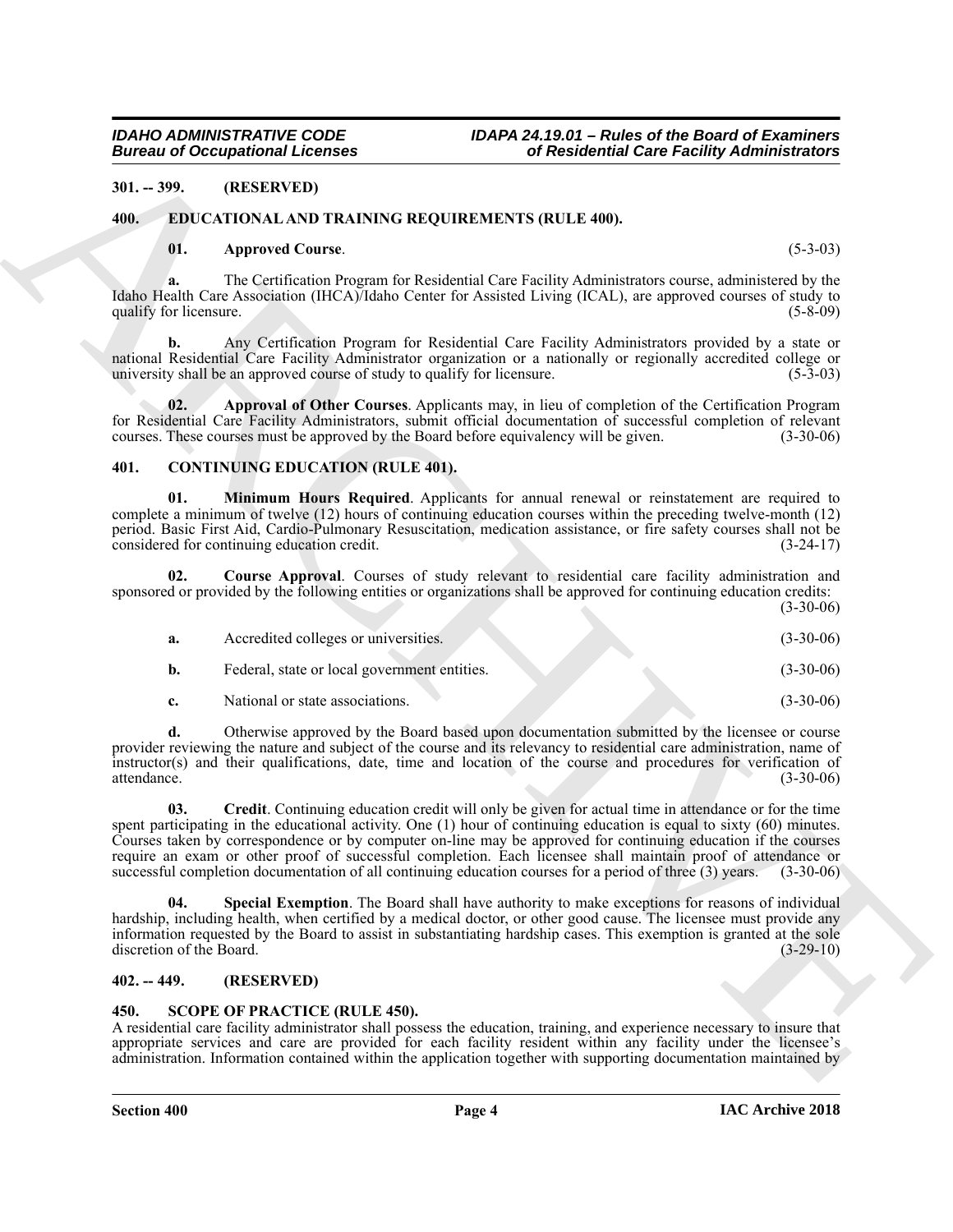# *IDAHO ADMINISTRATIVE CODE IDAPA 24.19.01 – Rules of the Board of Examiners Bureau of Occupational Licenses of Residential Care Facility Administrators*

the licensee shall be prima facie evidence of the licensee's education and experience. It is the responsibility of the individual licensee to maintain adequate documentation of education and experience appropriate to the planning, organizing, directing and control of the operation of a residential care facility.  $(3-19-07)$ 

# <span id="page-4-0"></span>**451. -- 499. (RESERVED)**

# <span id="page-4-20"></span><span id="page-4-1"></span>**500. RENEWAL AND REINSTATEMENT OF EXPIRED LICENSE (RULE 500).**

Licensees must renew their licenses annually as set forth in Section 67-2614, Idaho Code, and may reinstate their licenses within five (5) years after expiration as provided in Section 67-2614, Idaho Code. (3-24-17)

<span id="page-4-2"></span>**501. -- 599. (RESERVED)**

<span id="page-4-3"></span>**600. FEES (RULE 600).**

- <span id="page-4-15"></span><span id="page-4-13"></span>**01.** License Application Fee. License application -- one hundred fifty dollars (\$150). (4-6-15)
- <span id="page-4-14"></span>**02. Annual Renewal Fee**. Annual renewal fee -- one hundred fifty dollars (\$150). (4-6-15)
- <span id="page-4-16"></span>**03. Provisional Permit Fee**. Provisional permit fee -- one hundred fifty dollars (\$150). (3-24-17)
- <span id="page-4-18"></span><span id="page-4-17"></span>**04. Reinstatement Fee**. Reinstatement fee is as provided in Section 67-2614, Idaho Code. (3-24-17)
- <span id="page-4-10"></span><span id="page-4-9"></span>**05. Reissuance of Lost License Fee**. Reissuance of lost license -- ten dollars (\$10). (7-1-93)

# <span id="page-4-4"></span>**601. -- 649. (RESERVED)**

# <span id="page-4-5"></span>**650. DISCIPLINE (RULE 650).**

**01. Civil Fine**. The Board may impose a civil fine not to exceed one thousand dollars (\$1,000) upon a licensed residential care facility administrator for each violation of Section 54-4213(1), Idaho Code. (3-18-99)

<span id="page-4-12"></span>**02. Costs and Fees**. The Board may order a licensed residential care facility administrator to pay the costs and fees incurred by the Board in the investigation or prosecution of the licensee for violation of Section 54- 4213(1), Idaho Code. (3-18-99)

<span id="page-4-11"></span>**03.** Code of Ethics. The Board has adopted (ACHCA) Code of Ethics. Violations of the code of ethics considered grounds for disciplinary action. (3-20-04) shall be considered grounds for disciplinary action.

# <span id="page-4-6"></span>**651. -- 699. (RESERVED)**

# <span id="page-4-19"></span><span id="page-4-7"></span>**700. RE-ISSUANCE OF REVOKED LICENSES (RULE 700).**

Beaution of Concerning Licensins<br>
Inc. the mean point of the Research of the Research of the Research of the Research of the Research of the School and The Concerning Concerning (Concerning Concerning Concerning Concernin The Board may in its discretion entertain the re-issuance of a license to any person whose license has been revoked. Application for the re-issuance of a license or registration that has been revoked shall be made on the same form as an application for an original license. Any such applicant will be required to submit to a review by the Board and may be required to sit for a special examination at the Board's discretion. (7-1-93)

# <span id="page-4-8"></span>**701. -- 999. (RESERVED)**